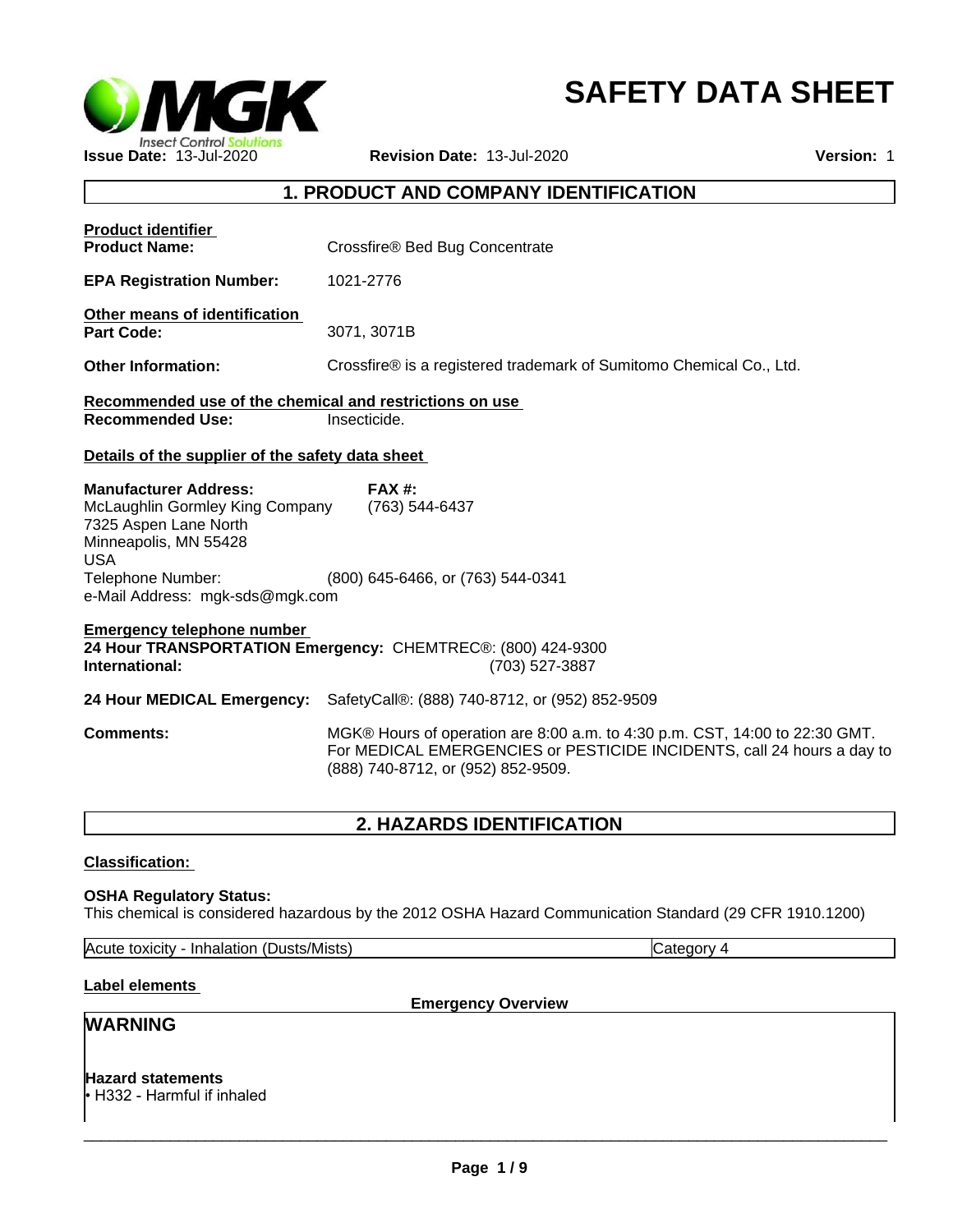

# **Precautionary Statements - Prevention:**

P261 - Avoid breathing dust/fume/gas/mist/vapors/spray P271 - Use only outdoors or in a well-ventilated area

# **Precautionary Statements - Response:**

P321 - Specific treatment (see Section 4/ First Aid). P304 + P340 - IF INHALED: Remove victim to fresh air and keep at rest in a position comfortable for breathing P312 - Call a POISON CENTER or doctor/physician if you feel unwell

# **Precautionary Statements - Storage:**

P404 - Store in a closed container

# **Precautionary Statements - Disposal:**

P501 - Dispose of contents/container to an approved waste disposal plant

# **Hazards not otherwise classified (HNOC):**

Do not use this product in or on electrical equipment due to the possibility of shock hazard.

# **3. COMPOSITION/INFORMATION ON INGREDIENTS**

| <b>Chemical name</b>     | <b>CAS No.</b> | Weight-% |
|--------------------------|----------------|----------|
| Clothianidin             | 210880-92-5    | 4.00     |
| Metofluthrin             | 240494-70-6    | 0.10     |
| Piperonyl Butoxide (PBO) | $51-03-6$      | 10.00    |

\*The exact percentage (concentration) of composition has been withheld as a trade secret

Comments: Ingredients not identified are proprietary or non-hazardous. Values are not product specifications.

# **4. FIRST AID MEASURES**

# **Aspiration pneumonia hazard:** • Not applicable

# **Description of first aid measures**

| Hold eye open and rinse slowly and gently with water for 15-20 minutes. Remove<br>contact lenses, if present, after the first 5 minutes, then continue rinsing eye. Call<br>a poison control center or doctor for treatment advice. |
|-------------------------------------------------------------------------------------------------------------------------------------------------------------------------------------------------------------------------------------|
| Take off contaminated clothing. Rinse skin immediately with plenty of water for<br>15-20 minutes. Call a poison control centeror doctor for treatment advice.                                                                       |
| If swallowed, IMMEDIATELY call a poison control center or doctor for treatment                                                                                                                                                      |
|                                                                                                                                                                                                                                     |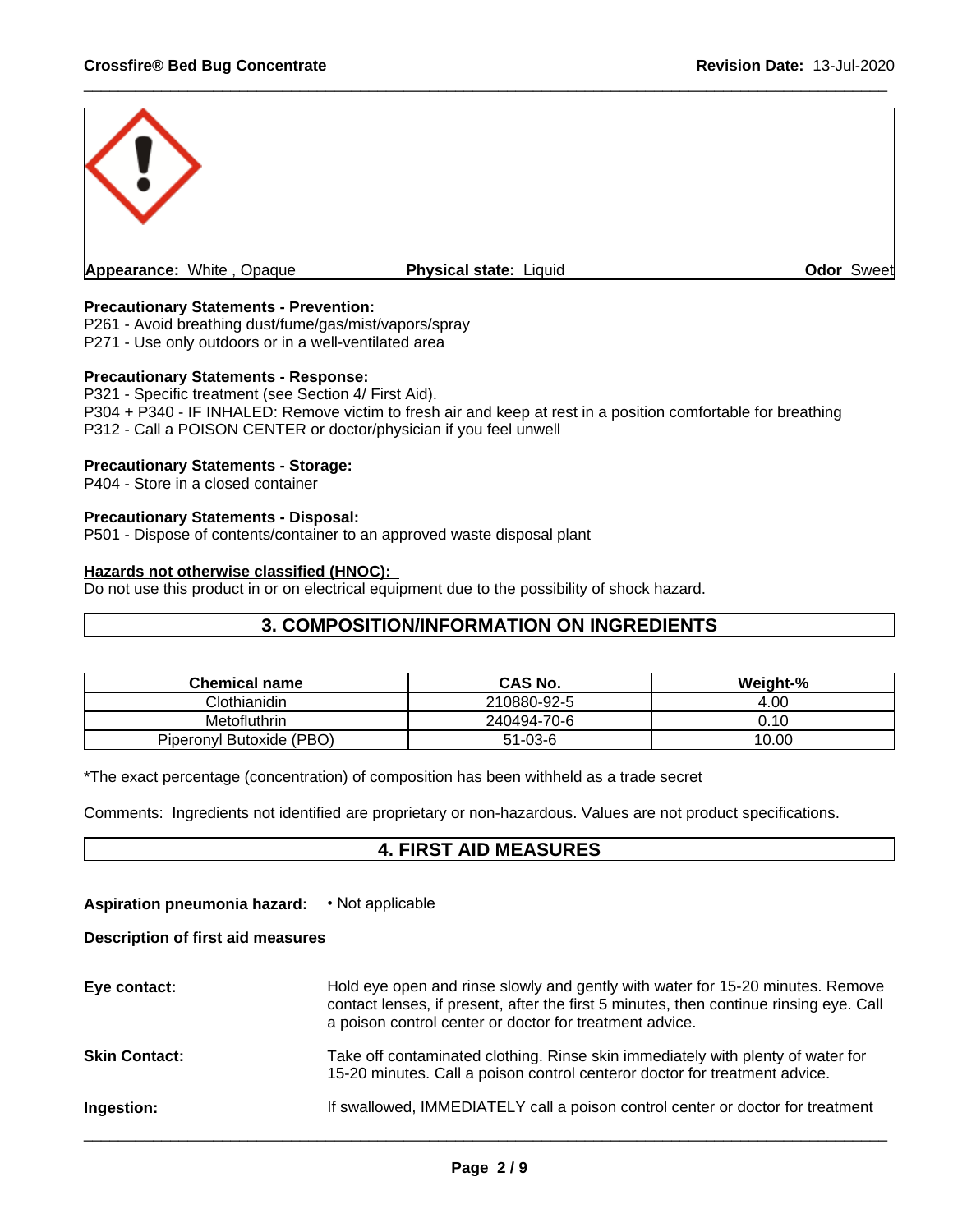|                                                   | advice. Have person sip a glass of water if able to swallow. Do not induce vomiting<br>unless told to do so by a poison control center or a doctor. Never give anything by<br>mouth to an unconscious person.                                  |
|---------------------------------------------------|------------------------------------------------------------------------------------------------------------------------------------------------------------------------------------------------------------------------------------------------|
| Inhalation:                                       | Remove affected person to fresh air. If person is not breathing, call 911 or an<br>ambulance, then give artificial respiration, preferably mouth-to-mouth if possible.<br>Call a poison control center or doctor for further treatment advice. |
| Self-protection of the First<br><b>Responder:</b> | Use personal protective equipment as required.                                                                                                                                                                                                 |
| Note to physicians:                               |                                                                                                                                                                                                                                                |
|                                                   | For skin effects, a highly efficient therapeutic agent for Pyrethrin/ Pyrethroid<br>exposure is topical application of tocopherol acetate (Vitamin E).                                                                                         |

# **5. FIRE-FIGHTING MEASURES**

# **Suitable extinguishing media**

Use extinguishing measures that are appropriate to local circumstances and the surrounding environment.

# **Unsuitable extinguishing media:**

Caution: Use of water spray when fighting fire may be inefficient.

**Hazardous combustion products:** Carbon monoxide, Carbon dioxide (CO2).

# **Specific hazards arising from the chemical**

No information available.

# **Explosion data Sensitivity to Mechanical Impact:** None. **Sensitivity to Static Discharge:** None.

# **Protective equipment and precautions for firefighters:**

As in any fire, wear self-contained breathing apparatus pressure-demand, MSHA/NIOSH (approved or equivalent) and full protective gear.

# **6. ACCIDENTAL RELEASE MEASURES**

# **Personal precautions, protective equipment and emergency procedures**

| <b>Personal precautions:</b>                         | Use personal protective equipment as required. Evacuate personnel to safe areas.<br>Keep people away from and upwind of spill/leak.                                                                                                                                                                                |
|------------------------------------------------------|--------------------------------------------------------------------------------------------------------------------------------------------------------------------------------------------------------------------------------------------------------------------------------------------------------------------|
| <b>Environmental precautions:</b>                    | Prevent further leakage or spillage if safe to do so. Do not allow into any sewer, on<br>the ground or into any body of water. Prevent product from entering drains. Local<br>authorities should be advised if significant spillages cannot be contained. See<br>Section 12 for additional ecological information. |
| Methods and material for containment and cleaning up |                                                                                                                                                                                                                                                                                                                    |
| <b>Methods for containment:</b>                      | Prevent further leakage or spillage if safe to do so.                                                                                                                                                                                                                                                              |
| Methods for cleaning up:                             | Dam up. Soak up with inert absorbent material. Pick up and transfer to properly<br>labeled containers. Clean contaminated surface thoroughly.                                                                                                                                                                      |

# **7. HANDLING AND STORAGE**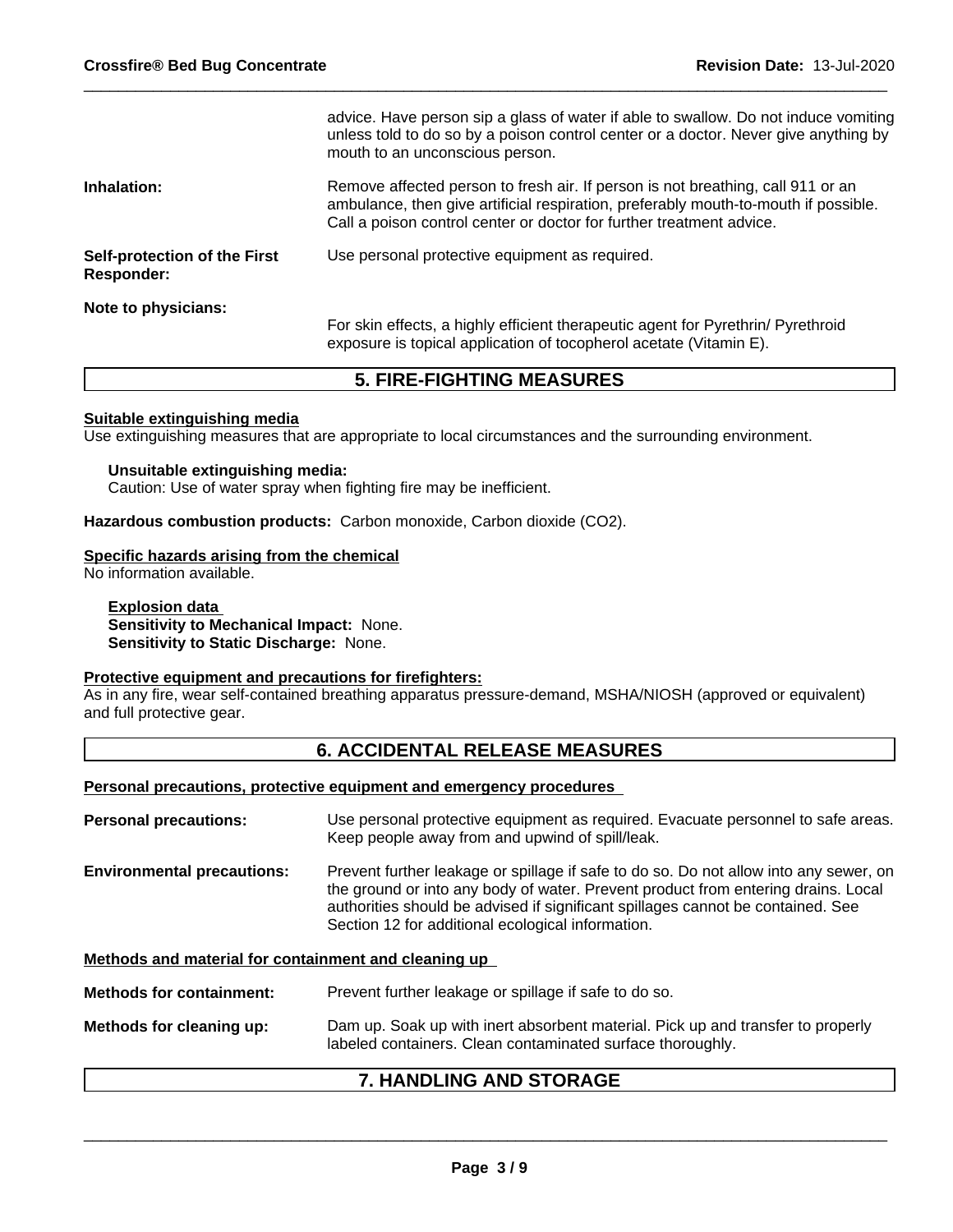# **Precautions for safe handling**

| Advice on safe handling: | Use personal protective equipment as required. Ensure adequate ventilation,      |
|--------------------------|----------------------------------------------------------------------------------|
|                          | especially in confined areas. Use with local exhaust ventilation. Do not breathe |
|                          | dust/fume/gas/mist/vapors/spray. For more information, see product label.        |

#### **Conditions for safe storage, including any incompatibilities**

**Storage Conditions:** Keep container tightly closed in a dry and well-ventilated place. Keep containers tightly closed in a cool, well-ventilated place. Keep in properly labeled containers. For more information, see product label.

# **8. EXPOSURE CONTROLS/PERSONAL PROTECTION**

#### **Control parameters**

| <b>Exposure Guidelines:</b> | This product, as supplied, does not contain any hazardous materials with          |
|-----------------------------|-----------------------------------------------------------------------------------|
|                             | occupational exposure limits established by the region specific regulatory bodies |

#### **Appropriate engineering controls**

**Engineering Controls:** Safety showers Eyewash stations Ventilation systems

#### **Individual protection measures, such as personal protective equipment**

| Protective eyewear is recommended, but is not required.<br><b>Eye/face protection:</b>                                                                                                                                                                                                                                                                                |
|-----------------------------------------------------------------------------------------------------------------------------------------------------------------------------------------------------------------------------------------------------------------------------------------------------------------------------------------------------------------------|
| Protective gloves are recommended, but are not required.<br>Skin and body protection:                                                                                                                                                                                                                                                                                 |
| If exposure limits are exceeded or irritation is experienced, NIOSH/MSHA<br><b>Respiratory protection:</b><br>approved respiratory protection should be worn. Positive-pressure supplied air<br>respirators may be required for high airborne contaminant concentrations.<br>Respiratory protection must be provided in accordance with current local<br>regulations. |
| When using do not eat, drink or smoke. Wash contaminated clothing before reuse.<br>Regular cleaning of equipment, work area and clothing is recommended.                                                                                                                                                                                                              |
|                                                                                                                                                                                                                                                                                                                                                                       |

# **9. PHYSICAL AND CHEMICAL PROPERTIES**

# **Information on basic physical and chemical properties:**

**Physical state:** Liquid **Appearance:** White , Opaque **Odor** Sweet **Color (Gardner Scale):** 

**Property: Values: Comment:•Method pH:** 5.34 @ 22.2 °C **Melting point / freezing point:** No information available **Boiling point / boiling range:** No information available<br>**Flash point:**  $> 93.3 °C / > 200.0 °$ 

**Odor threshold:** No information available<br> **Color (Gardner Scale):** No information available

> 93.3 °C / > 200.0 °F Tag Closed Cup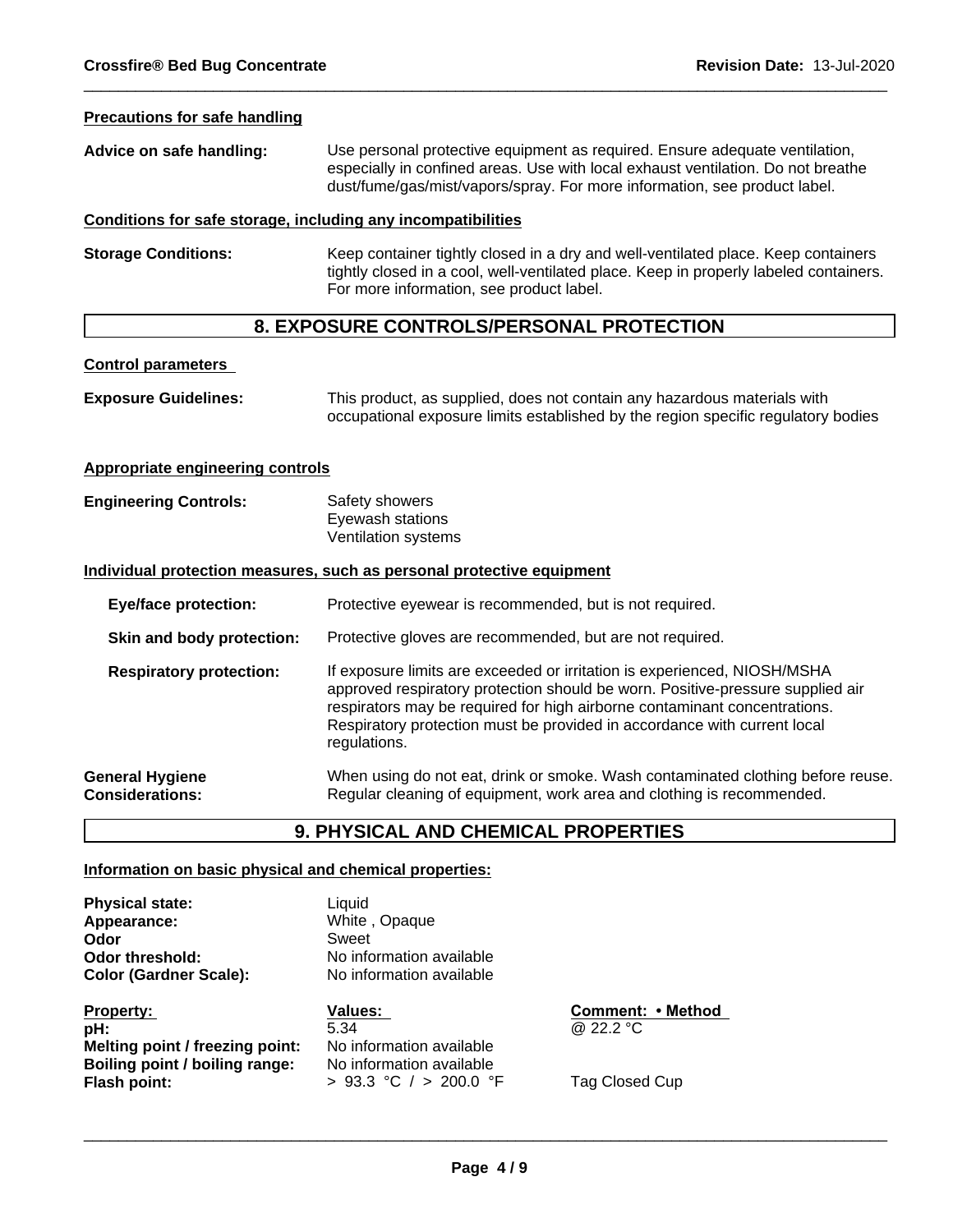| <b>Evaporation rate:</b>                 | No information available           |
|------------------------------------------|------------------------------------|
| Flammability (solid, gas):               | No information available           |
| <b>Upper flammability limit (UEL):</b>   | No information available           |
| Lower flammability limit (LEL):          | No information available           |
| Vapor pressure:                          | No information available           |
| Vapor density:                           | No information available           |
| <b>Specific Gravity:</b>                 | No information available           |
| <b>Water solubility:</b>                 | No information available           |
| <b>Partition coefficient; n-Octanol/</b> | No information available           |
| Water:                                   |                                    |
| <b>Autoignition temperature:</b>         | No information available           |
| <b>Decomposition temperature:</b>        | No information available           |
| Kinematic viscosity:                     | No information available           |
| <b>Dynamic viscosity:</b>                | 44.3 @ 20°C, 35.0 @ 40°C, cPs      |
| <b>Refractive Index:</b>                 | No information available           |
| <b>Other Information:</b>                |                                    |
| <b>Density</b>                           | 1.0131 g/cm <sup>3</sup> @ 22.4 °C |
| VOC Content (%):                         | 2.48                               |
| <b>Miscibility/Solubility:</b>           |                                    |
| Water:                                   | Partially miscible                 |
| Alcohol:                                 | Partially miscible                 |
| <b>Aromatic solvents:</b>                | Partially miscible                 |
| Petroleum distillates:                   | Partially miscible                 |

# **10. STABILITY AND REACTIVITY**

# **Reactivity**

No data available

#### **Chemical stability**

Stable under recommended storage conditions.

#### **Possibility of Hazardous Reactions**

None under normal processing.

# **Hazardous polymerization:** Hazardous polymerization does not occur.

#### **Conditions to avoid**

Extremes of temperature and direct sunlight.

#### **Incompatible materials:**

Incompatible with strong acids and bases. Incompatible with oxidizing agents.

# **Hazardous Decomposition Products**

Carbon monoxide, Carbon dioxide (CO2).

# **11. TOXICOLOGICAL INFORMATION**

# **Numerical measures of toxicity - Product Information**

| Oral LD50              | $>5,000$ mg/kg (rat)              |  |
|------------------------|-----------------------------------|--|
| <b>Dermal LD50</b>     | $>5,000$ mg/kg (rabbit)           |  |
| <b>Inhalation LC50</b> | $>2.15$ mg/L, (rat; 4 hours)      |  |
| Eye contact:           | Non-irritating to eyes. (rabbit). |  |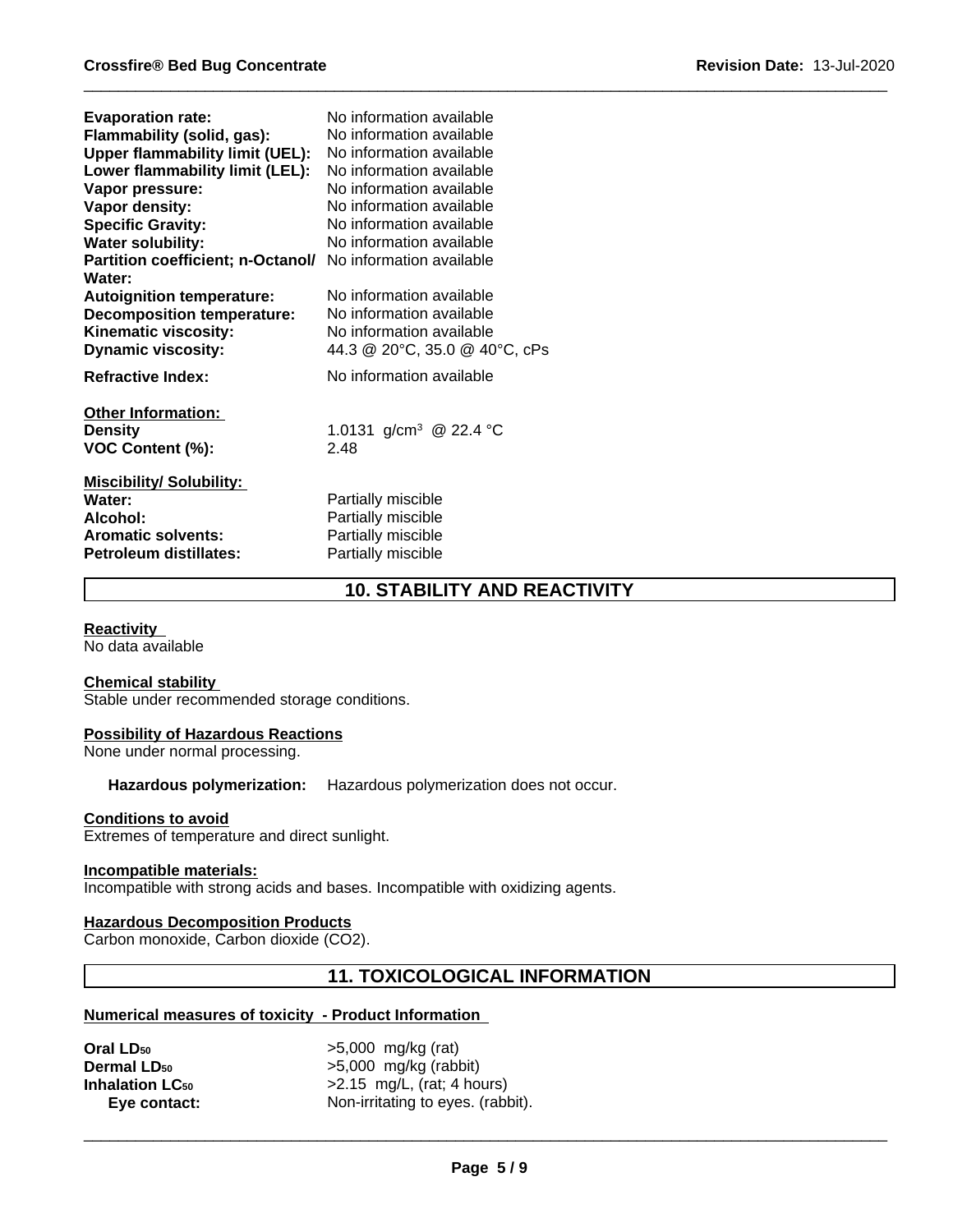| <b>Skin Contact:</b>                                                | Non-irritating to the skin. (rabbit).                                                                                                                                                                                                                                                                                                                                                                                                                                                                                                               |
|---------------------------------------------------------------------|-----------------------------------------------------------------------------------------------------------------------------------------------------------------------------------------------------------------------------------------------------------------------------------------------------------------------------------------------------------------------------------------------------------------------------------------------------------------------------------------------------------------------------------------------------|
| Sensitization:                                                      | Non-sensitizer. (guinea pig).                                                                                                                                                                                                                                                                                                                                                                                                                                                                                                                       |
| <b>Piperonyl Butoxide:</b><br><b>Carcinogenicity/ Oncogenicity:</b> | Marginally higher incidences of benign liver tumors in mice were observed<br>following lifetime high dose exposures to PBO. The significance of these<br>observations is questionable and under review. The doses at which tumors were<br>observed for PBO greatly exceeded potential human exposure from labeled uses.<br>Doses at which these effects were observed greatly exceeded anticipated human<br>dietary intake. At anticipated dietary exposure levels, it is highly unlikely that this<br>product will result in carcinogenic effects. |
| Carcinogenicity                                                     | This product does not contain any carcinogens or potential carcinogens as listed<br>by OSHA, IARC or NTP                                                                                                                                                                                                                                                                                                                                                                                                                                            |
| <b>Reproductive toxicity:</b>                                       | No information available.                                                                                                                                                                                                                                                                                                                                                                                                                                                                                                                           |
| <b>Developmental Toxicity</b>                                       | No information available.                                                                                                                                                                                                                                                                                                                                                                                                                                                                                                                           |
| <b>Teratogenicity:</b>                                              | No information available.                                                                                                                                                                                                                                                                                                                                                                                                                                                                                                                           |
| STOT - single exposure:                                             | No information available.                                                                                                                                                                                                                                                                                                                                                                                                                                                                                                                           |
| <b>STOT - repeated exposure:</b>                                    | No information available.                                                                                                                                                                                                                                                                                                                                                                                                                                                                                                                           |
| <b>Chronic toxicity:</b>                                            | Avoid repeated exposure.                                                                                                                                                                                                                                                                                                                                                                                                                                                                                                                            |

# **12. ECOLOGICAL INFORMATION**

# **Ecotoxicity:**

# **Persistence and degradability**

No information available.

#### **Bioaccumulation**

No information available.

# **Other adverse effects:** No information available

#### **Environmental hazards (EPA):**

Do not discharge effluent containing this product into lakes, streams, ponds, estuaries, oceans or other waters unless in accordance with the requirements of a National Pollutant Discharge Elimination System (NPDES) permit and the permitting authority has been notified in writing prior to discharge. Do not discharge effluent containing this product to sewer systems without previously notifying the local sewage treatment plant authority. For guidance contact your State Water Board or Regional Office of the EPA.

# **13. DISPOSAL CONSIDERATIONS**

# **Waste treatment methods**

| Disposal of wastes:     | Disposal should be in accordance with applicable regional, national and local laws<br>and regulations. For more information, see product label. |
|-------------------------|-------------------------------------------------------------------------------------------------------------------------------------------------|
| Contaminated packaging: | For more information, see product label.                                                                                                        |

# **14. TRANSPORT INFORMATION**

# **DOT (Department of Transportation)**

**Proper Shipping Name:** Insecticides, Insect or Animal Repellent, Liquid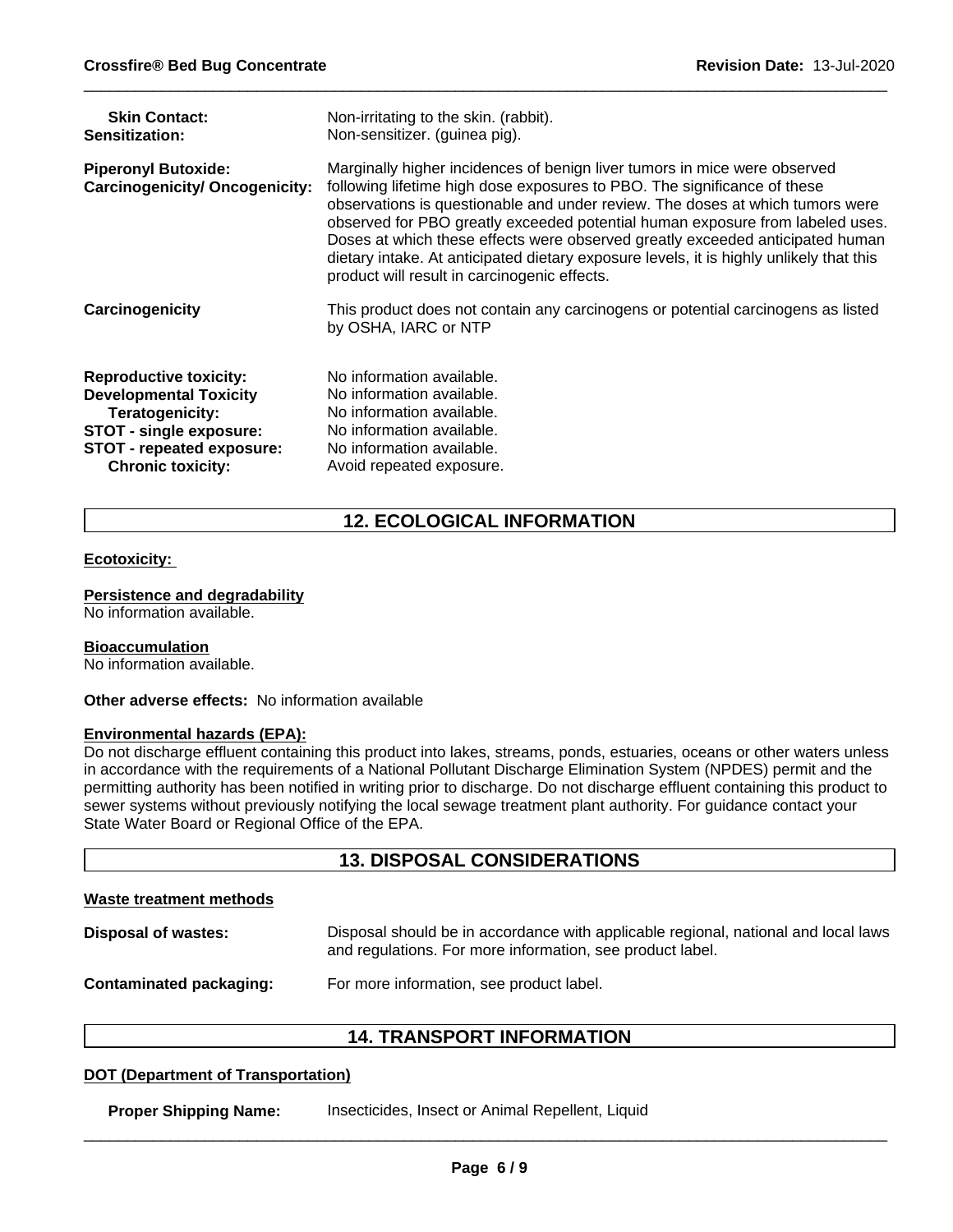| <b>Hazard Class:</b>                                                                                                              | This material is not hazardous.                                                                             |
|-----------------------------------------------------------------------------------------------------------------------------------|-------------------------------------------------------------------------------------------------------------|
| Air (IATA/ ICAO)                                                                                                                  |                                                                                                             |
| <b>Proper Shipping Name:</b><br><b>Hazard Class:</b>                                                                              | Insecticides, Insect or Animal Repellent, Liquid<br>This material is not hazardous.                         |
| <b>Vessel (IMO/ IMDG)</b>                                                                                                         |                                                                                                             |
| <b>UN/ID Number:</b><br><b>Proper Shipping Name:</b><br><b>Hazard Class:</b><br><b>Packing Group:</b><br><b>Marine Pollutant:</b> | UN3082<br>Environmentally hazardous substance, Liquid, n.o.s. (Clothianidin, Metofluthrin)<br>9<br>Ш<br>Yes |

# **15. REGULATORY INFORMATION**

# **US Federal Regulations**

# **SARA 313**

Section 313 of Title III of the Superfund Amendments and Reauthorization Act of 1986 (SARA). This product contains a chemical or chemicals which are subject to the reporting requirements of the Act and Title 40 of the Code of Federal Regulations, Part 372

| <b>Chemical name</b>                                                 | $^{\circ}$<br>. 24. 2<br>SARA<br>Values<br>. hreshold<br>.<br>70 |
|----------------------------------------------------------------------|------------------------------------------------------------------|
| Piperonyl<br>$1 - 03 - 6$<br>، الحاص ا<br>' Butoxide<br>י<br>$\cdot$ | $\cdot$                                                          |

# **SARA 311/312 Hazard**

| <b>Categories</b>                 |     |  |
|-----------------------------------|-----|--|
| Acute health hazard               | Yes |  |
| <b>Chronic Health Hazard</b>      | Nο  |  |
| Fire hazard                       | No  |  |
| Sudden release of pressure hazard | No  |  |
| <b>Reactive Hazard</b>            | No  |  |

# **CWA (Clean Water Act)**

This product does not contain any substances regulated as pollutants pursuant to the Clean Water Act (40 CFR 122.21 and 40 CFR 122.42)

# **CERCLA**

This material, as supplied, does not contain any substances regulated as hazardous substances under the Comprehensive Environmental Response Compensation and Liability Act (CERCLA) (40 CFR 302) or the Superfund Amendments and Reauthorization Act (SARA) (40 CFR 355). There may be specific reporting requirements at the local, regional, or state level pertaining to releases of this material

# **US State Regulations:**

# **California Proposition 65:**

This product does not contain any intentionally added Proposition 65 chemicals

# **U.S. EPA Label Information:**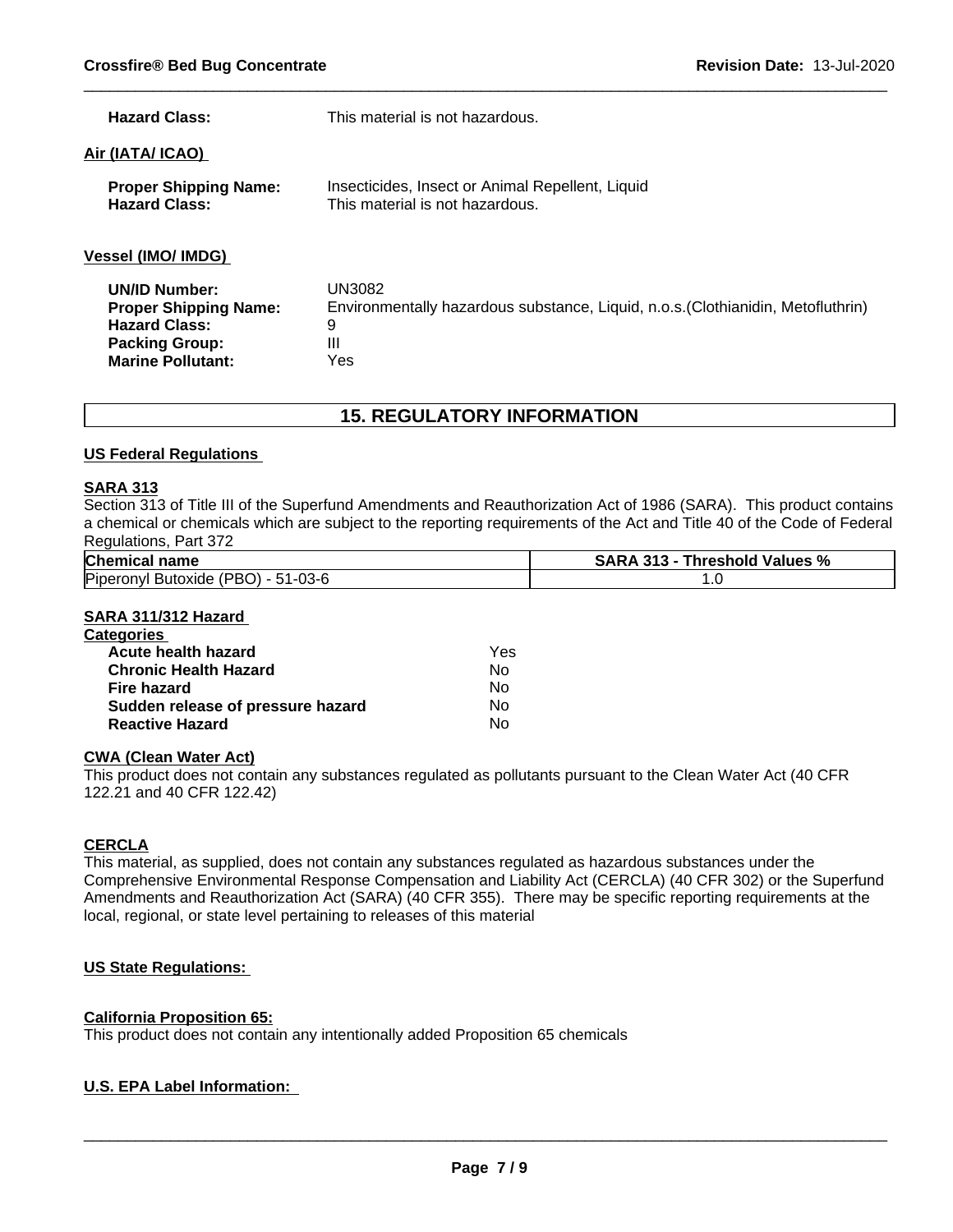# **EPA Registration Number:** 1021-2776

# **Difference between SDS and EPA (FIFRA) Pesticide label:**

This chemical is a pesticide product registered by the United States Environmental Protection Agency and is subject to certain labeling requirements under federal pesticide law. These requirements differ from the classification criteria and hazard information required for Safety Data Sheets (SDS), and for workplace labels of non-pesticide chemicals. The pesticide label also includes other important information, including directions for use. The hazard information required on the pesticide label is reproduced below:

# **International Inventories:**

| <b>TSCA</b>          | Complies        |
|----------------------|-----------------|
| <b>DSL/NDSL</b>      | Complies        |
| <b>EINECS/ELINCS</b> | Does not comply |
| <b>ENCS</b>          | Does not comply |
| <b>IECSC</b>         | Does not comply |
| <b>KECL</b>          | Does not comply |
| <b>PICCS</b>         | Does not comply |
| <b>AICS</b>          | Does not comply |

**Legend:** 

**TSCA** - United States Toxic Substances Control Act Section 8(b) Inventory

**DSL/NDSL** - Canadian Domestic Substances List/Non-Domestic Substances List

**EINECS/ELINCS** - European Inventory of Existing Chemical Substances/European List of Notified Chemical **Substances** 

**ENCS** - Japan Existing and New Chemical Substances

**IECSC** - China Inventory of Existing Chemical Substances

**KECL** - Korean Existing and Evaluated Chemical Substances

**PICCS** - Philippines Inventory of Chemicals and Chemical Substances

**AICS** - Australian Inventory of Chemical Substances

# **16. OTHER INFORMATION, INCLUDING DATE OF PREPARATION OF THE LAST REVISION**

| <b>NFPA</b> | <b>Health hazards 2</b> | Flammability | <b>Instability 0</b>      | <b>Physical and</b><br><b>Chemical Properties</b> |
|-------------|-------------------------|--------------|---------------------------|---------------------------------------------------|
| <b>HMIS</b> | <b>Health hazards 1</b> | Flammability | <b>Physical hazards</b> 0 | <b>Personal protection</b>                        |

*Chronic Hazard Star Legend \* = Chronic Health Hazard*

| <b>Issue Date:</b><br>13-Jul-2020          | <b>Revision Date:</b><br>13-Jul-2020 | <b>Revision Note:</b><br>- New SDS.                                                                                                                                                                                                                                                                                                                                                                                                                                                                                                                                                                                                                                                                                                                                                                                                                                                            |  |
|--------------------------------------------|--------------------------------------|------------------------------------------------------------------------------------------------------------------------------------------------------------------------------------------------------------------------------------------------------------------------------------------------------------------------------------------------------------------------------------------------------------------------------------------------------------------------------------------------------------------------------------------------------------------------------------------------------------------------------------------------------------------------------------------------------------------------------------------------------------------------------------------------------------------------------------------------------------------------------------------------|--|
| <b>SDS Prepared By:</b><br>e-Mail Address: |                                      | Troy Azzivitto, MGK® Chemistry Department.<br>mgk-sds@mgk.com                                                                                                                                                                                                                                                                                                                                                                                                                                                                                                                                                                                                                                                                                                                                                                                                                                  |  |
| Disclaimer:                                |                                      | The information provided in this Safety Data Sheet (SDS) is provided in good faith<br>and believed to be accurate at the time of preparation of the SDS. However, to the<br>extent consistent with applicable law, MGK® and its subsidiaries or affiliates<br>extend no warranties, make no representations, and assume no responsibility as<br>to the accuracy, suitability, or completeness of such information. Additionally, to<br>the extent consistent with applicable law, neither MGK® nor any of its subsidiaries<br>or affiliates represents or guarantees that this information or product may be used<br>without infringing the intellectual property rights of others. Except to the extent a<br>particular use and particular information are expressly stated on the product label,<br>it is the users' own responsibility to determine the suitability of this information for |  |